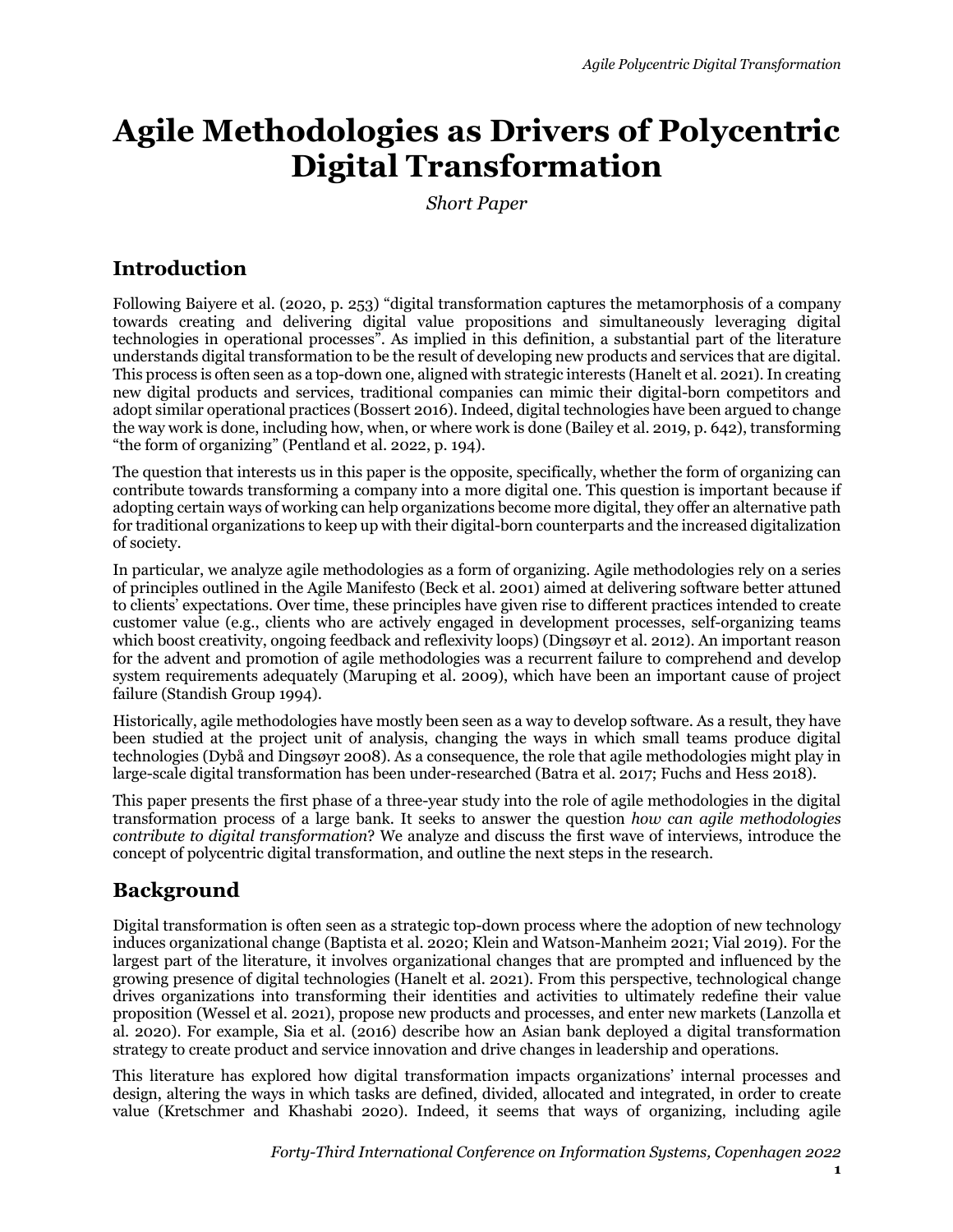organizational structures have mainly been considered as outcomes of digital transformation. For instance, in a recent literature review, Hanelt et al. (2021, p. 1167) argue that as a result of digital transformation, "organizations develop *permeable, agile organizational structures* [original emphasis], and in doing so become agile, adaptable and boundaryless". It is digitalization that transforms how work is done in organizations not the other way around. The success of digital transformation thus depends largely on two factors. First, digital technology's ability to transform business has raised calls to see the IT function as an essential part of an organization's business strategy (Bharadwaj et al. 2013). Second, that such technology is capable of—and needs to—change the organization's routines to be successful (Volberda et al. 2021).

However, seeing ways of organizing only as an outcome, may be limiting organizations' capacity to achieve digital transformation. An important stream of literature in organization studies has emphasized the role of routines as "*repeated patterns of behavior that are bound by rules and customs and that do not change very much from one iteration to another"* (Feldman 2000, p. 611), and understood as resources that can create deep change across an organization (Wiedner et al. 2017). Indeed, the study of routines has shown the importance of social practices in the development of transformation processes (Orlikowski 1996). For instance, Cohendet and Simon (2016) show that an active reconfiguration of routines enabled a video game studio to innovate and create better digital products. From this perspective, digital transformation could also be the result of the mundane, "repeatable patterns of interdependent behaviours" (Bresman 2013, p. 35).

In particular, we focus on agile methodologies as a transformative way of organizing. Agile methodologies strive to deliver software solutions that are better tailored to clients' needs. From a practical standpoint, they involve the design, implementation, and analysis of the software in short-repetitive cycles (Berente and Lyytinen 2007). Working in an agile mode alters routines by iteratively repeating a smaller number of activities (Thummadi and Lyytinen 2020). Agility is also associated with a closer involvement of clients in development processes or the reliance on self-organized teams and constant feedback, which invite ongoing reflexivity (Dingsøyr et al. 2012). While agile methods were originally considered as a way or organizing teams and projects, it is growingly seen affecting the organization at large. DevOps, for example, require the implementation of its agile practices at the organizational level, no longer being contained to projects (Kim et al. 2016).

We follow Fuchs and Hess (2018) in their challenge of agile methods as solely an outcome of digital transformation processes rather than a driver for it. Can traditional firms become more digital through the transformation of their work processes into agile ones? If so, how can agility spark and boost digital transformation? We explore these questions through the case of a large international bank.

# **Methodology**

Our study analyses the case of a major international bank, offering global financial services and solutions. In 2017, the bank launched its innovation hub, a modern accelerator with the stated aims of developing new services and business lines, fostering new skills, leveraging collective intelligence, and driving strategic engagement, all in a hybrid *phygital* space. The hub was intended to drive the bank's digital transformation strategy.

The projects hosted by the hub are typically composed of at least a project owner, a scrum master (who, as of 2021, were generally external to the bank due to a lack of trained professionals within the bank), a user experience designer, and several coders. These teams are called squads and constitute the main organizational structures within the hub but are temporary. They are formed to launch a project and either dismantled after six months with internal employees going back to their original teams within the bank or transformed into a permanent venture of the bank, but no longer part of the hub. The squads have embraced agile methodologies as their way of working. In addition, the hub has permanent employees whose role is to address the needs of the squads and secure the hubs' operations.

### *Data collection*

The data collection was planned as three waves of interviews to be conducted in June 2021, June 2022 and June 2023 to follow the deployment of agile methodologies and interview participants while working in the hub's squads but also after returning to their original teams. This research in progress paper reports on 16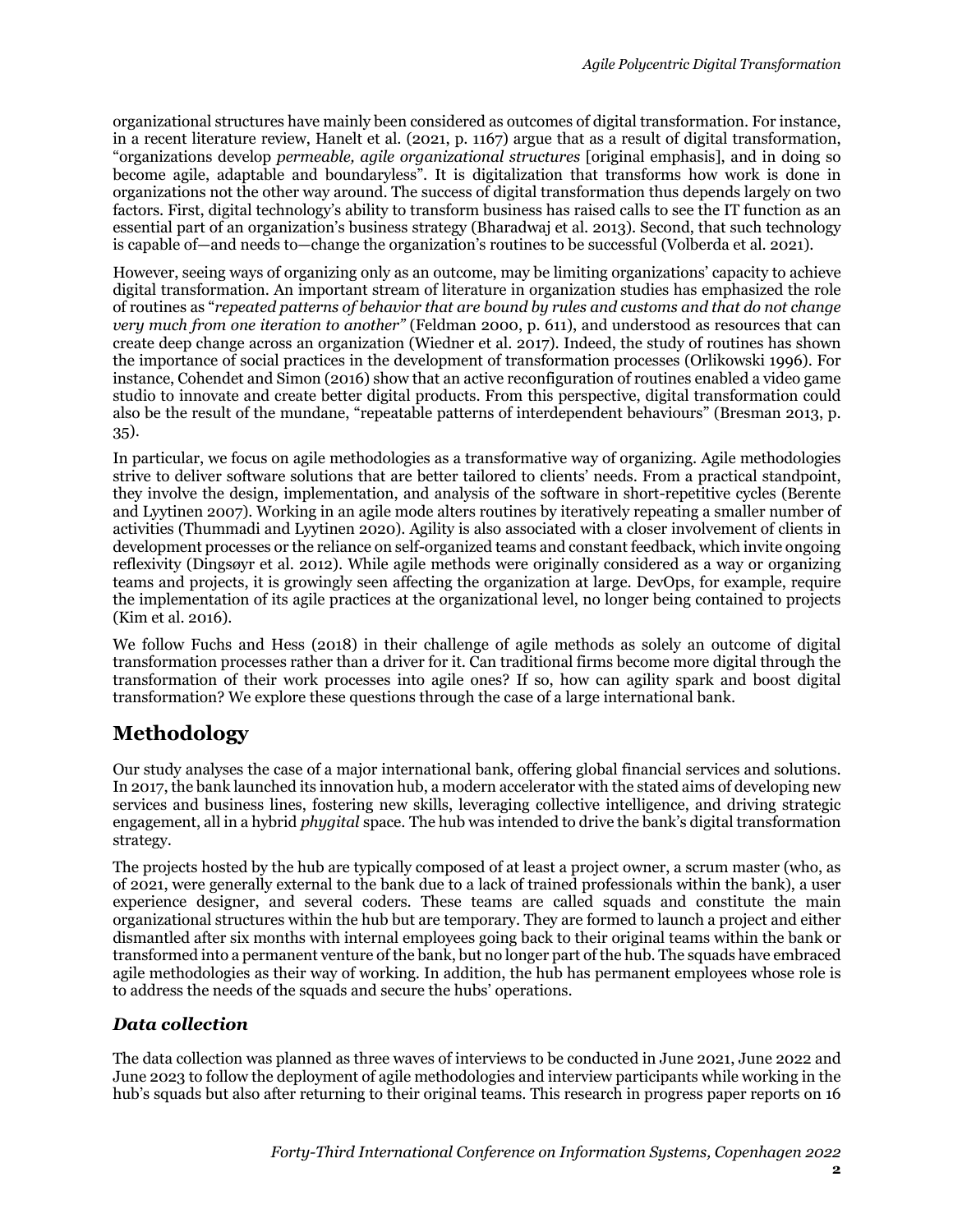interviews conducted in June 2021. Out of the 16 participants, 12 were members of the hub: eight worked in different projects (either as product owners or squad members) and four worked for the hub itself. Four interviewees worked for different departments of the bank but were identified by the hub employees as important actors for the deployment of agile methodologies within the bank at large. The first interviewees were either suggested to us by the hub's leadership or identified and contacted through their LinkedIn profiles. Subsequently, each participant suggested two or three colleagues we could contact for further interviews.

Interviews were semi-structured and organized around four main topics: the background of the person and their role in or connection to the hub, the role of the hub within the bank, understanding of specific projects of the hub, and work dynamics within the hub. The interview protocol evolved in line with emerging analytical themes. For instance, while agility or digital transformation were not mentioned in the questions originally, they quickly became the core of the study. They lasted between 30 and 75 minutes and were all conducted online either in English or in French.

#### *Data analysis*

The data were analyzed following an inductive logic. After a first read through all the transcripts, we used open codes to start making sense of the data and revised and refined such codes through iterative reads and discussions between the authors. We then organized the codes into categories and themes explaining larger portions of data.

Our original intention when starting data collection had been to understand the role of external contributors (non-employees of the bank) present in the hub, to the teams' work dynamics and their influence on the development of information systems. Quickly, we realized that for the interviewees, what was important in the way they worked was the deployment and understanding of agile methodologies. Moreover, the topics of agile methodologies and digital transformation emerged as key themes even if questions in our original interview protocol did not contain questions related to them. The four final themes emerging from the data are agile methodologies, polycentric and viral digital transformation, operationalizing digital transformation, and the role of the hub. These themes are closely connected. For instance, a recurring topic in the interviews was the role of agile methodologies in transforming the bank towards a more digital future.

### **Analysis**

The data shows the hub plays a strategic role in the digital transformation process of the bank, with its more visible objective being to generate innovation (e.g., new services and business models relying on the development of new technology). The hub hosts projects identified as potential business opportunities for the bank and helps launching them rapidly (the time span of most projects is six months).

At the beginning it [the hub] was an incubator for entrepreneurs, so the idea was to help people who had an idea find a sponsor, and then develop, well, create their product in less than six months. So we provided them with a technical platform, with coaching, with various methods to facilitate their work. We also helped them recruit the team that would help them create the product.

#### Participant 2. Hub manager

On the business part, the idea, from my understanding [of the hub] is to accelerate internal projects. Actually, whatever the stage of the project is, it can be early-stage projects, like us, that want to grow, (…) and could have faced some difficulties, if it was directly operated within the corporate but to put it in an external context, it may accelerate it.

Participant 7. Squad member.

In order to reach this objective, all interviewees underlined how the hub relies on agile methodologies because of their malleability and capacity to support business ventures. The hub trains all project participants (squad members) in these methodologies, which are heavily present in discourses connected to work within the hub.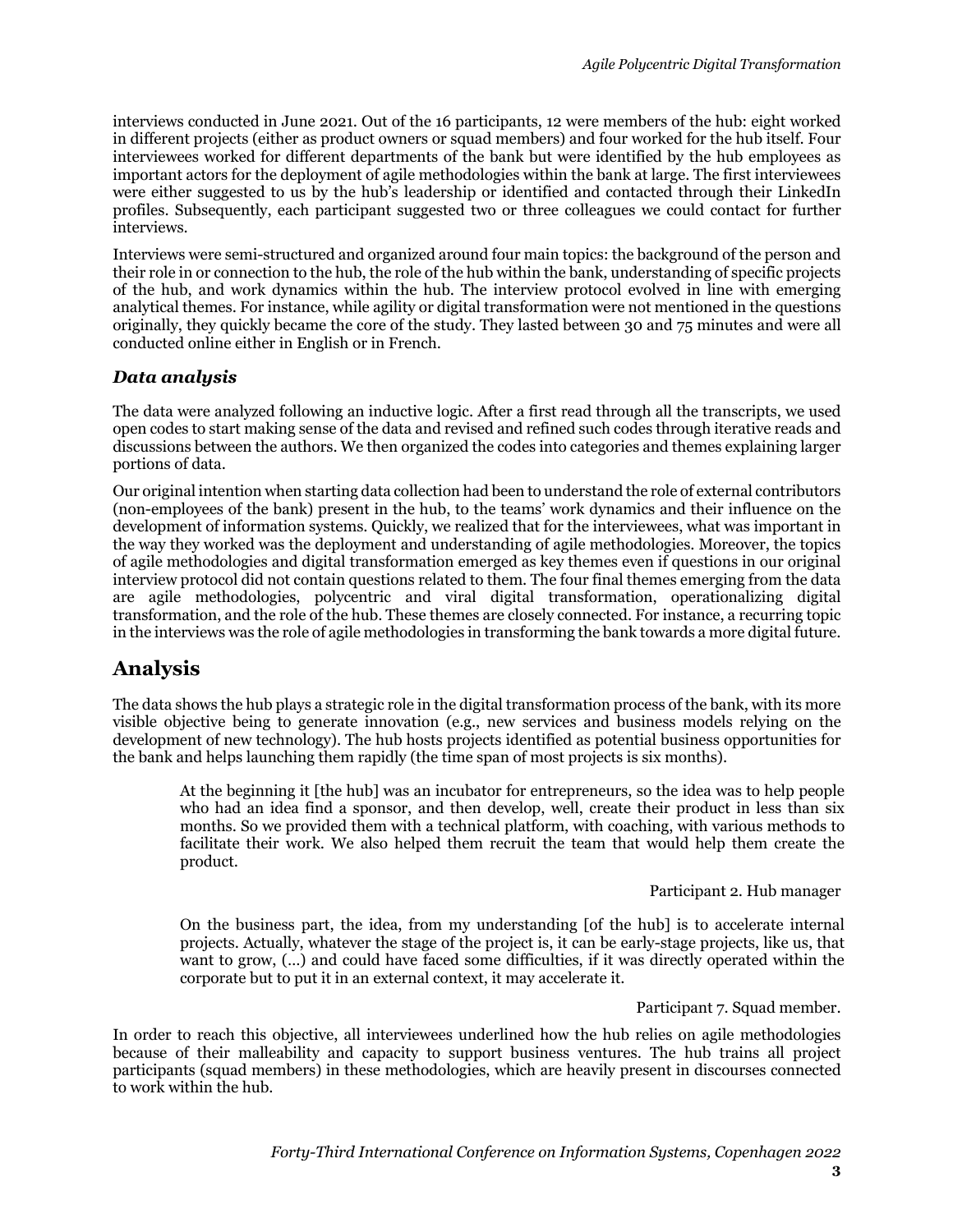Okay, because agile is good for incubators. I would say culturally, to let people understand that you can work differently. So that's a different I mean, you know, in a bank, in the past few years, I've seen both. I've seen IT saying that they have a program to deploy agile into the company and I have seen The Bank's hub actually doing agile, not deploying, but actually doing, that is a different world. It's doing agile on real projects.

Participant 12. Product owner (previously COO of digital transformation)

As noted by participant 12, instead of telling, the hub shows how such methodologies can be deployed. However, in the interviews, agile methodologies emerge as more than a way of working. They are described as a "mindset", a way of understanding work, rather than a mere series of prescribed tools and practices. For instance, participant 6 said:

I feel like part of the people actually don't realise the change of mindset that is necessary. Because what we have seen is that there is actually lots of agile coaches, there is loads of agile coaches everywhere in the world, not only at the bank (…) Most of them are very bad because they just know the methodology. They tell you: "Okay, so you have to do a daily. And a daily meeting has four questions, da da da da." But they don't go into the meta-conversation, they don't go into, why we are doing it, what can it bring. They just go through a process and so when you have people like this that are deploying agile this is the result you get.

#### Participant 6. Hub manager

The idea of a new mindset is recurrent and agile methodologies are characterized by interviewees as a means to generate a mind shift amongst the bank's workers who are used to more traditional work dynamics. For instance, participant 2 said:

The mindset is key. We believe that most of the efficiencies that we can have in [the hub] is from this mindset, and trying to be open, curious, and be able to take feedback, and also to give feedback to others.

#### Participant 2. Hub manager

As noted by this participant, the hub works as a showcase of what work could be if it was done differently. The experience of the method transforms the meaning of "good work" for the employees. However, this mindset transformation is not always straightforward, and several participants described how people around them struggled with it. For example, participant 6 said:

I'm not sure why. What I can tell you is that today I think it would have been very hard to make people realise that it's not only a question of method or IT and that it's not only about doing daily meetings and backlog cleaning that is going to say that you're agile. I think he would have asked people to work on a deeper level that is more intimate maybe because actually this kind of behaviour, when you touch the mindset, it becomes a lot more personal because the mindset you have is usually very linked to the story you have, the way you were raised, what did you do, did you travel a lot, did you not travel a lot or maybe you didn't travel but you were confronted by lots of different people or situations. So, people don't want to go there, they don't want to address the elephant in the room because it's too intimate so they just hang on to methodology because it's simple, it's clean, there is [inaudible] not just follow the rules and then you can say that you're agile.

#### Participant 6. Hub manager

#### Another participant said:

Because as well, I was a guy from a big corporate, not really used to all the agile ways of working, which is really…actually, when I arrived, to be totally frank, I thought it was bullshit, these kinds of things. But then the idea was to play the game with the rules of [the hub], the agile rules, and the conclusion is that today, I like it. And even if I have more freedom to choose the way I could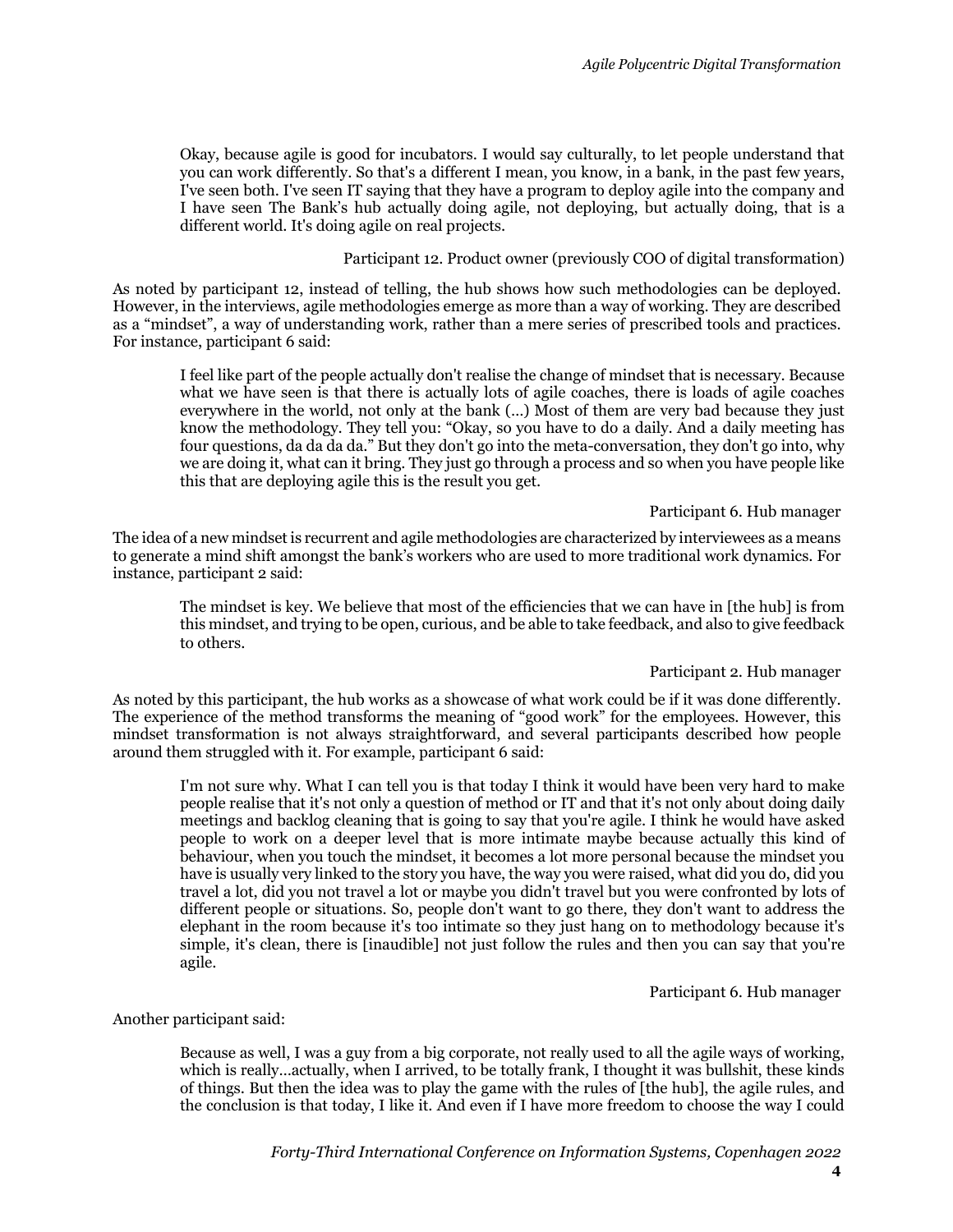approach the business, we still approach it in an agile way, because it's still very important to listen to your consumers and to test and learn all the different features that you can develop on the platform.

Participant 7. Squad member.

As this account illustrates, the experience of squad members shows that agile methodologies have become ingrained in their way of working, even if many were sceptic about them. In fact, in returning to their original teams, these workers are latently expected to spread the methods they have learned and act as *localized seeds* for digital transformation across a highly traditional organization. Indeed, one of the permanent employees of the hub said:

What we expect from them is to try to spread these methodologies, the agile methodologies within their team.

Participant 3. Hub manager.

In describing her role towards her squad, the co-founder of one the projects explained:

[My role] was as well to spread those methodologies, to take resources, to let them in an accelerated mode, learn, practice, do, and then let them go back to different roles so that they can spread what they have learned.

Participant 6. Product owner

Another participant, having returned to his original team after the six-month incubation period, said:

I would not say that in my entity, the entity where I was working before, I was working in an agile way. I was not. But thanks to [the hub], the goal is also that guys like me, from their experience in [the hub] then can share it with the others within the entity and make the Group work in a more agile way. It can take time.

Participant 7. Former product owner

Although, as noted by this participant, the process can be very lengthy, all these accounts show how the hub works as an experiential device for transformation. Even if they deemed it challenging, interviewees that were outsiders to the hub, underlined the role the hub could take to accelerate digital transformation in this polycentric manner:

I really believe that they [the hub] can help accelerate the digital transformation of the group. But they still have to work on the articulation, the way they are connected to other business and other offers within the group, because it's really hard to put an innovation dedicated environment into big financial groups as we are.

Participant 15. Bank HR manager (external to the hub

This was described as revolutionary by participants who had seen digital transformation and agile methods being deployed through technology in the past without actually reaching the business.

Then when I discuss with people internally in my role of COO of digital transformation, they said: "Why don't we deploy it and go this way and so on." And they told me: "this is going too far, what we are doing is already deployed, agile in IT, I do not see it for the business". And for me it was totally nonsense because if you want agile to work, you need the business to sit down with IT and speak the same language, the same methodologies. They have to sit together almost, you need to review the organization because if they both report to different people and have different objectives, it won't work at all. And this is what happened. So they deploy agile into IT, even after that they said: "No, no, don't worry, business is involved." But when I spoke to business guys, they had no clue what this was about. So, I think it was a facade. The IT was thinking, genuinely thinking they were doing agile, but they did not involve business permanently.

Participant 12. Product owner (previously COO of digital transformation)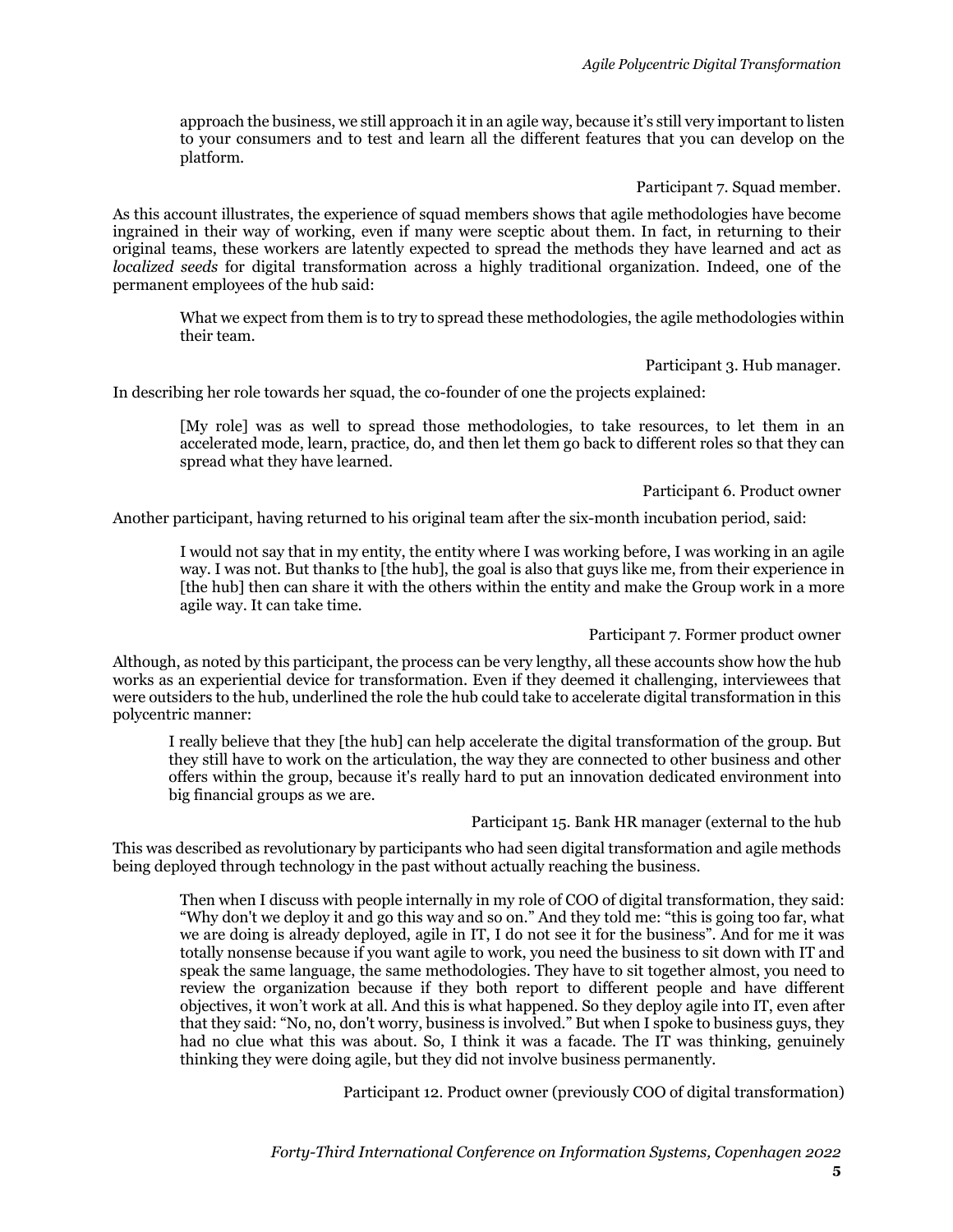Overall, our participants' accounts show how the hub is seen as an instrument to speed up digital transformation beyond the traditional role of developing new digital products and services. It is intended to spark a change of mindset and encourage new ways of working, by transforming individual workers into change agents. These individuals can then enact localized transformation that, in being bottom up, are expected to be more flexible and involve less resistance than prior top-down, technology-driven initiatives.

## **Discussion and next steps**

Traditional organizations, such as banks, have struggled to compete in digital environments because they are burdened by highly ingrained information and technology systems and processes (Sia et al. 2016). In this paper, we have presented the preliminary results of a research project that seeks to investigate if agile methodologies as a mode of organizing, can help such established organizations in their digital transformation process.

While the literature tends to consider organizational change as outcomes of digital transformation (Hanelt et al. 2021), our findings suggest that, on the contrary, changing the organization and, in particular, the way work is conducted, can be a driver for digital transformation. However, this type of digital transformation would not be conducted and closely managed by the leadership, taking a top-down strategic approach. Instead, it stems from the initiatives locally taken by individuals, whose business mentality has been changed through the lived experience in the organization's transformation hub. This finding has several potential theoretical implications.

First, it adds to previous work suggesting the key role local actors play in digital transformation processes (Baptista et al. 2021). Second, it underlines that large-scale change can be pursued through small local changes. We bring forth the concept of *Polycentric Digital Transformation* to represent this type of localized and autonomous units of change that end up disseminated throughout the organization. The introduction of agile methodologies that are locally adapted by the workers, can incentivize transformative processes at multiple locations at the same time, showcasing to an increasingly large number of employees and managers the benefits of digital transformation. In continuing this research, we will closely follow these local actors and the ways in which they accompany this change in the long run.

Third, if agility is an outcome and also a driver of digital transformation it is possible that feedback loops exist between the two that have so far not been studied, suggesting the need to investigate how to spark virtuous transformative circles and what sorts of barriers might occur. Further, what qualities of agile are more inducive to digital transformation and how should the organization monitor its progress if it is decentralized?

Finally, we aim to study the role that messiness and imperfection, embodied in agile methodologies, play in fostering digital transformation. Because there is less high-level managerial control over the transformation process, and that key actors have almost complete autonomy to apply agile methodologies learned at the hub, it is likely that different kinds of agile processes are put in place throughout the organization. The question we want to explore is whether the transformation is led by dogmatic application of agile principles and practices or whether and how messiness and imperfection in implementing some form of agile lends itself to processes of digital transformation.

### **References**

- Bailey, D., Faraj, S., Hinds, P., von Krogh, G., and Leonardi, P. 2019. "Special Issue of Organization Science: Emerging Technologies and Organizing," *Organization Science* (30:3), INFORMS, pp. 642–646. (https://doi.org/10.1287/orsc.2019.1299).
- Baiyere, A., Salmela, H., and Tapanainen, T. 2020. "Digital Transformation and the New Logics of Business Process Management," *European Journal of Information Systems* (29:3), pp. 238–259. (https://doi.org/10.1080/0960085X.2020.1718007).
- Baptista, J., Stein, M.-K., Klein, S., Watson-Manheim, M. B., and Lee, J. 2020. "Digital Work and Organisational Transformation: Emergent Digital/Human Work Configurations in Modern Organisations," *The Journal of Strategic Information Systems* (29:2), Strategic Perspectives on Digital Work and Organizational Transformation, p. 101618. (https://doi.org/10.1016/j.jsis.2020.101618).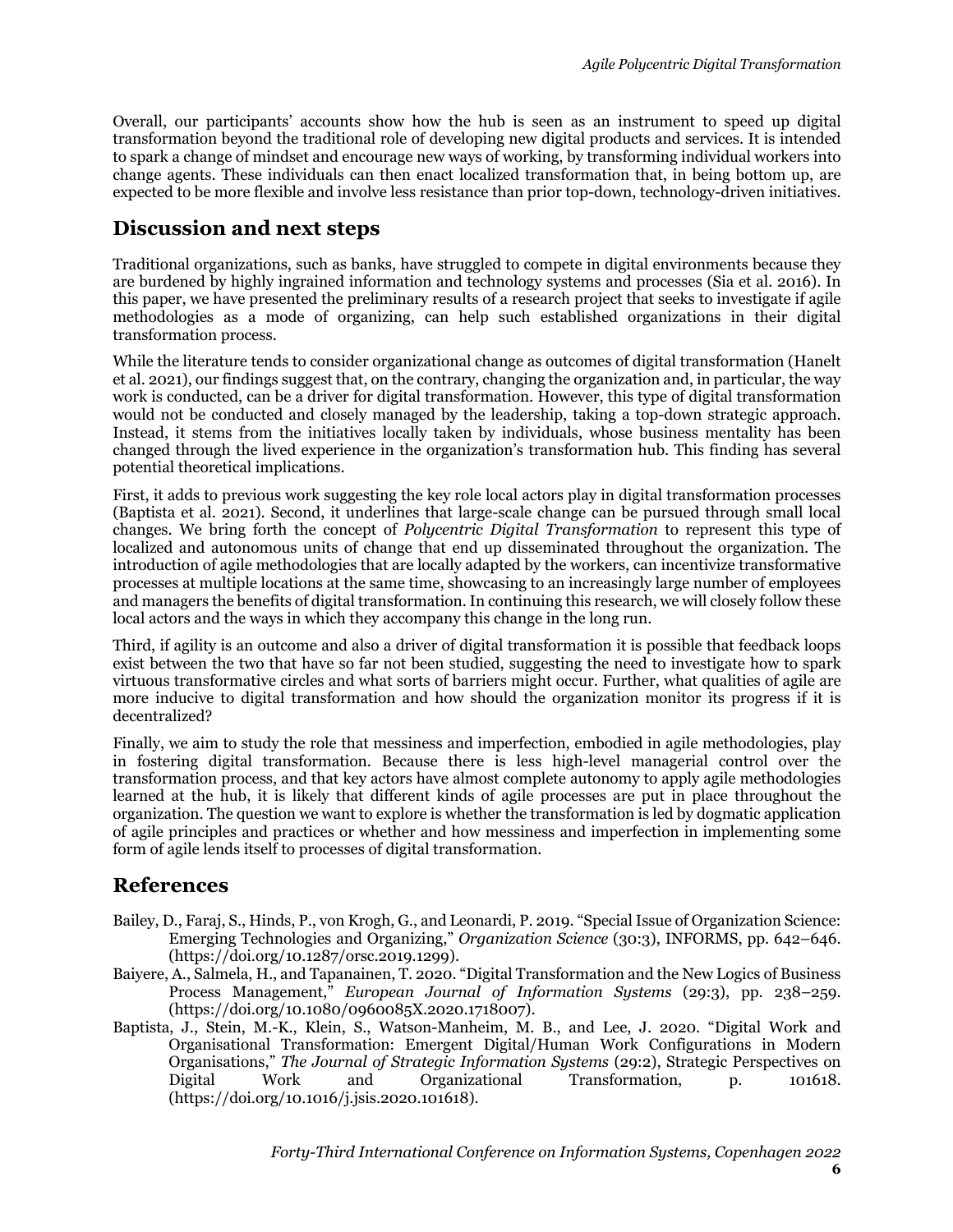- Baptista, J., Wilson, A. D., and Galliers, R. D. 2021. "Instantiation: Reconceptualising the Role of Technology as a Carrier of Organisational Strategising," *Journal of Information Technology* (36:2), pp. 109–127. (https://doi.org/10.1177/0268396220988550).
- Batra, D., Xia, W., and Zhang, M. 2017. "Collaboration in Agile Software Development: Concept and Dimensions," *Communications of the Association for Information Systems* (41:1). (https://doi.org/10.17705/1CAIS.04120).
- Beck, K., Beedle, M., Van Bennekum, A., Cockburn, A., Cunningham, W., Fowler, M., Grenning, J., Highsmith, J., Hunt, A., Jeffries, R., and others. 2001. "The Agile Manifesto," *Manifesto for Agile Software Development*. (https://agilemanifesto.org, accessed May 3, 2022).
- Berente, N., and Lyytinen, K. 2007. "What Is Being Iterated? Reflections on Iteration in Information System Engineering Processes," in *Conceptual Modelling in Information Systems Engineering*, J. Krogstie, A. L. Opdahl, and S. Brinkkemper (eds.), Berlin, Heidelberg: Springer, pp. 261–278. (https://doi.org/10.1007/978-3-540-72677-7\_16).
- Bharadwaj, A., El Sawy, O. A., Pavlou, P. A., and Venkatraman, N. 2013. "Digital Business Strategy: Toward a Next Generation of Insights," *MIS Quarterly* (37:2), pp. 471–482.
- Bossert, O. 2016. "A Two-Speed Architecture for the Digital Enterprise," in *Emerging Trends in the Evolution of Service-Oriented and Enterprise Architectures*, Intelligent Systems Reference Library, E. El-Sheikh, A. Zimmermann, and L. C. Jain (eds.), Cham: Springer International Publishing, pp. 139–150. (https://doi.org/10.1007/978-3-319-40564-3\_8).
- Bresman, H. 2013. "Changing Routines: A Process Model of Vicarious Group Learning in Pharmaceutical<br>R&D." Academu of Management Journal (56:1). pp. 35–61. R&D," *Academy of Management Journal* (56:1), pp. 35–61. (https://doi.org/10.5465/amj.2010.0725).
- Cohendet, P. S., and Simon, L. O. 2016. "Always Playable: Recombining Routines for Creative Efficiency at Ubisoft Montreal's Video Game Studio," *Organization Science* (27:3), INFORMS, pp. 614–632. (https://doi.org/10.1287/orsc.2016.1062).
- Dingsøyr, T., Nerur, S., Balijepally, V., and Moe, N. B. 2012. "A Decade of Agile Methodologies: Towards Explaining Agile Software Development," *Journal of Systems and Software* (85:6), Special Issue: Agile Development, pp. 1213–1221. (https://doi.org/10.1016/j.jss.2012.02.033).
- Dybå, T., and Dingsøyr, T. 2008. "Empirical Studies of Agile Software Development: A Systematic Review," *Information and Software Technology* (50:9), pp. 833–859. (https://doi.org/10.1016/j.infsof.2008.01.006).
- Feldman, M. S. 2000. "Organizational Routines as a Source of Continuous Change," *Organization Science* (11:6), pp. 611–629. (https://doi.org/10.1287/orsc.11.6.611.12529).
- Fuchs, C., and Hess, T. 2018. "Becoming Agile in the Digital Transformation: The Process of a Large-Scale Agile Transformation," in *ICIS 2018 Proceedings*, San Francisco, pp. 1–17.
- Hanelt, A., Bohnsack, R., Marz, D., and Antunes Marante, C. 2021. "A Systematic Review of the Literature on Digital Transformation: Insights and Implications for Strategy and Organizational Change," *Journal of Management Studies* (58:5), pp. 1159–1197. (https://doi.org/10.1111/joms.12639).
- Kim, G., Willis, J., Debois, P., and Humble, J. 2016. *The Devops Handbook: How to Create World-Class Agility, Reliability, and Security in Technology Organizations*, Portland, OR: It Revolution Press.
- Klein, S., and Watson-Manheim, M. B. 2021. "The (Re-)Configuration of Digital Work in the Wake of Profound Technological Innovation: Constellations and Hidden Work," *Information and Organization*, p. 100377. (https://doi.org/10.1016/j.infoandorg.2021.100377).
- Kretschmer, T., and Khashabi, P. 2020. "Digital Transformation and Organization Design: An Integrated Approach," *California Management Review* (62:4), pp. 86–104. (https://doi.org/10.1177/0008125620940296).
- Lanzolla, G., Lorenz, A., Miron-Spektor, E., Schilling, M., Solinas, G., and Tucci, C. L. 2020. "Digital Transformation: What Is New If Anything? Emerging Patterns and Management Research," *Academy of Management Discoveries* (6:3), Academy of Management, pp. 341–350. (https://doi.org/10.5465/amd.2020.0144).
- Maruping, L. M., Venkatesh, V., and Agarwal, R. 2009. "A Control Theory Perspective on Agile Methodology Use and Changing User Requirements," *Information Systems Research* (20:3), pp. 377–399. (https://doi.org/10.1287/isre.1090.0238).
- Orlikowski, W. J. 1996. "Improvising Organizational Transformation Over Time: A Situated Change Perspective," *Information Systems Research* (7:1), pp. 63–92. (https://doi.org/10.1287/isre.7.1.63).